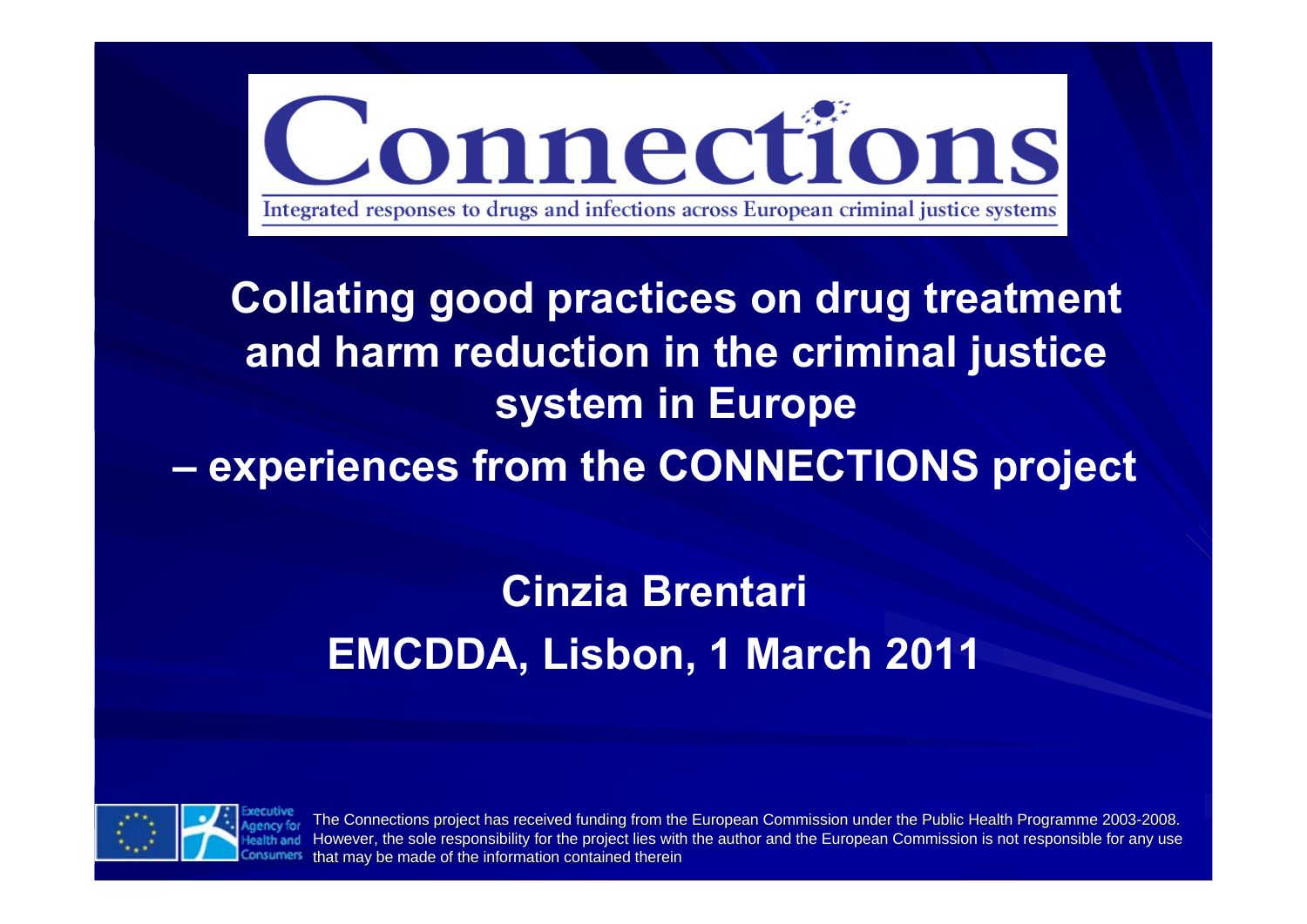

#### **Background:**

This project builds on the work and funding that has been invested<br>over 12 years in networking between European prisons and civil<br>society organisations on issues of drugs and HIV/AIDS, with financial<br>support from the EC an

#### **Objective:**

to contribute to the development of more effective, inclusive,<br>accessible and equivalent HIV/AIDS (and other drug related diseases)<br>prevention and drug treatment policies and services for 'at-risk'<br>populations throughout t **States and candidates countries.**

#### **Partners Partners:**

University of Kent (beneficiary) with ARAS in Romania, University of Bremen and Frankfurt in Germany, HCLU in Hungary, Probacja in Poland, Rugby House in the UK, and T3E in the UK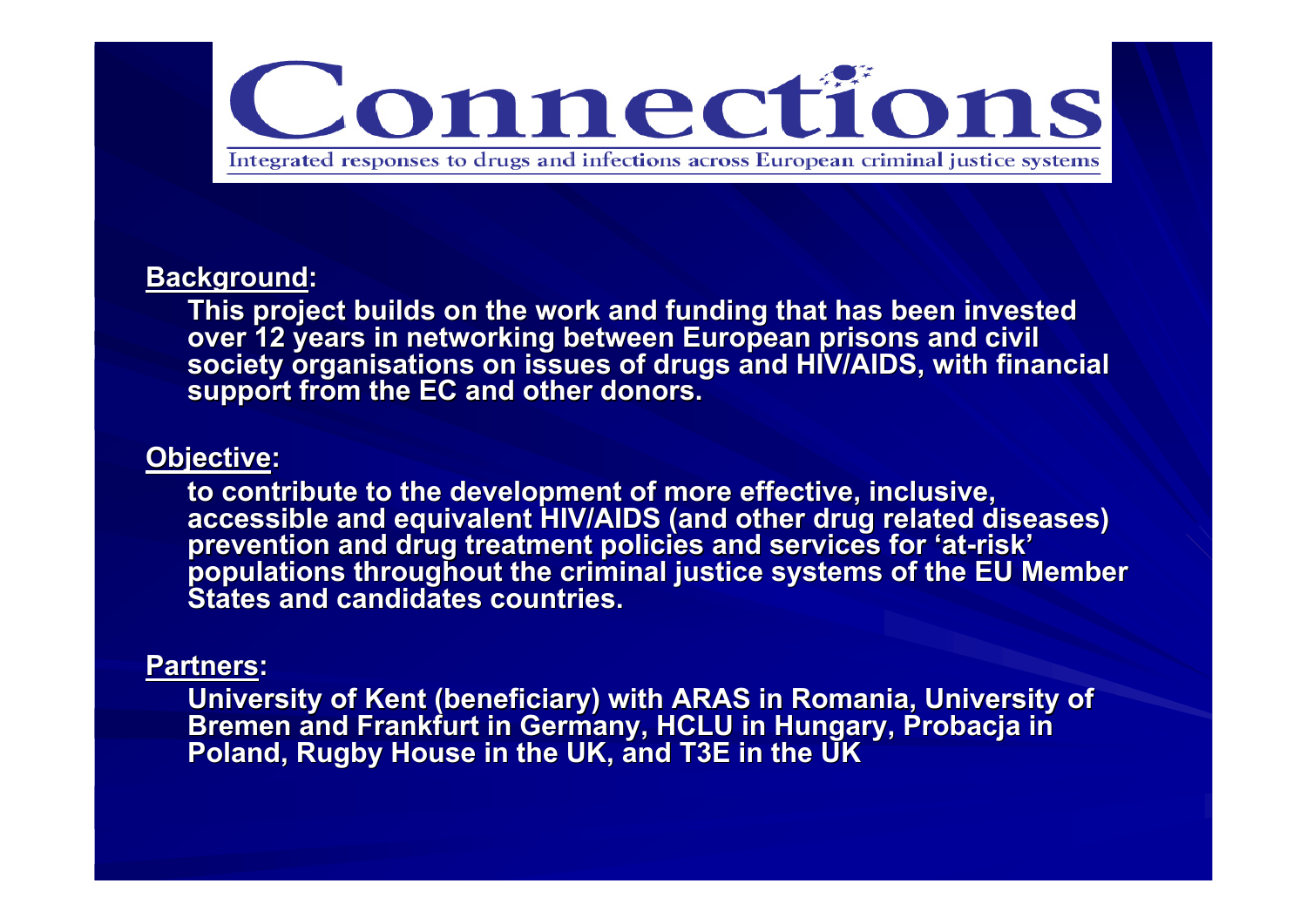## **International guidelines and good practice within CONNECTIONS**

- п **Review available research on drug treatment and harm reduction in criminal justice systems:**
	- **Available in CONNECTIONS online digest**
- **Review available international guidelines and recommendations** П
- **Collect examples of good practice**  $\blacksquare$
- **Create 'state of the art' recommendations for working on drugs and**  п **related infections.**
	- **Available on the CONNECTIONS website**
	- **To be included in the EMCDDA's EDDRA best practice portal.**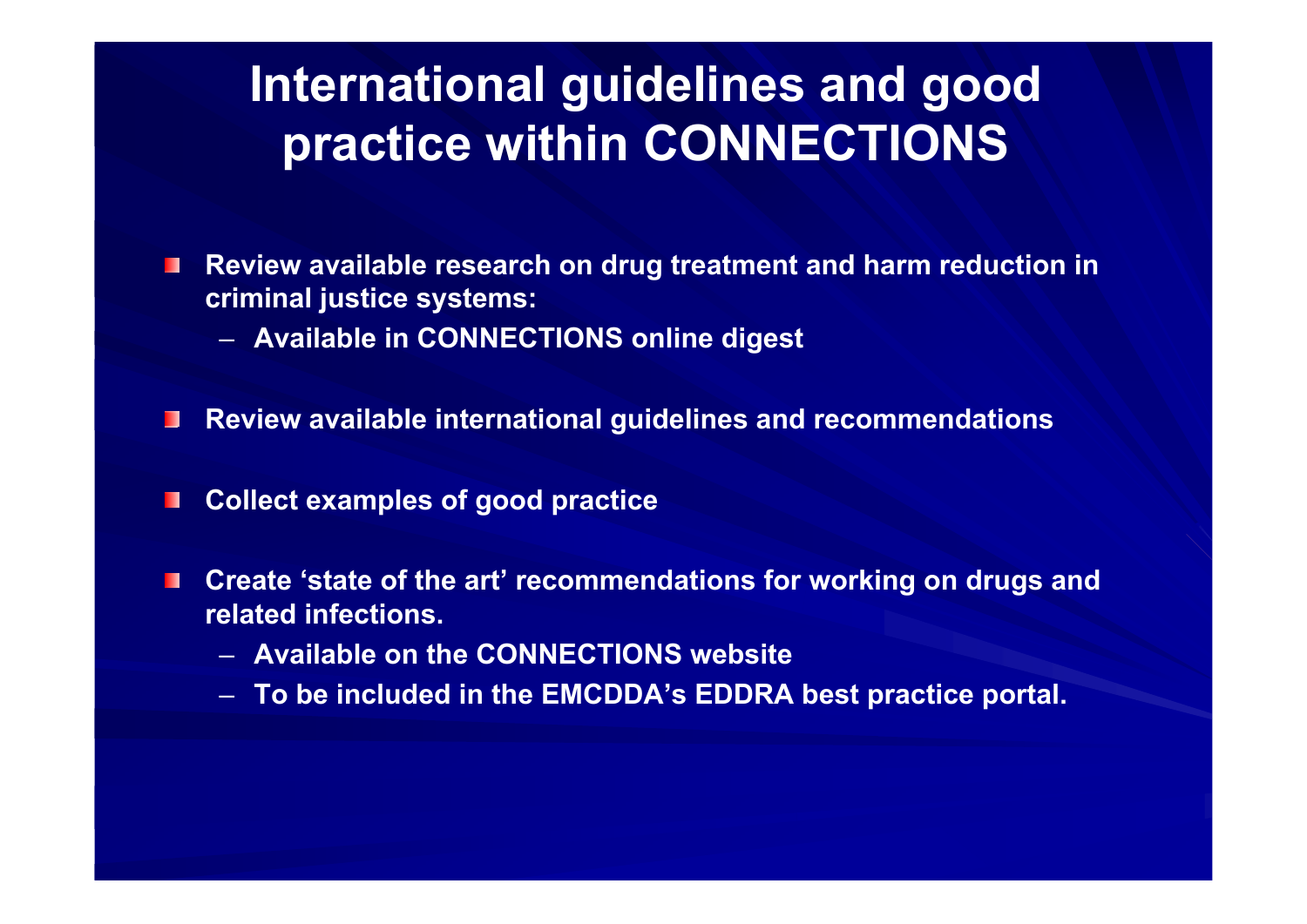## **Identifying good practice examples (1)**

**Definition of good practice and scoring:**

- **Level 1 - Promising practice: the approach has sound theoretical basis and has proved its ability to engage the target group and scores 12 or less on the quality grid**
- **Level 2 - Good practice: scores between 13 – 28 points on the quality grid (corresponds to "Promising interventions" on the EDDRA definition)**
- Level 3 **Top level practice: scores 29 or more points on the quality grid (corresponds to "Top level interventions" in the EDDRA definition)**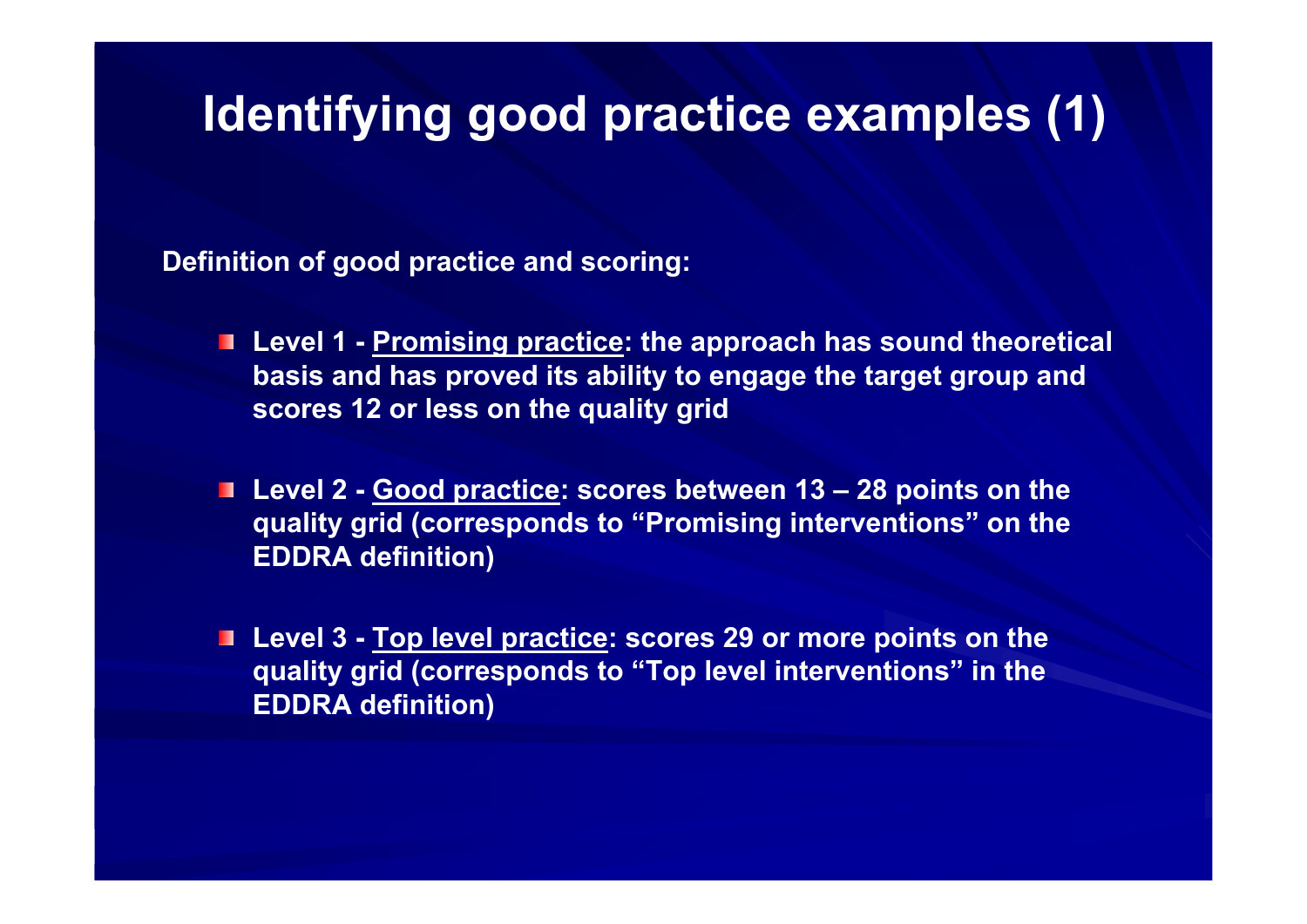## **Identifying good practice examples (2)**

**The quality grid is divided into three columns:**

- **Logic Model (11 criteria – clearly stated objectives on which to base the follow up - maximum score 13 points)**
- **Evaluation (7 criteria – process and outcome evaluation to see whether the activities have helped to achieve the initial objectives maximum score 18 points)**
- **Additional Information/Deliveries (5 criteria – coordination with other services, instruments for evaluation and evaluation manual maximum score 8 points)**

– **Maximum total score 37 points**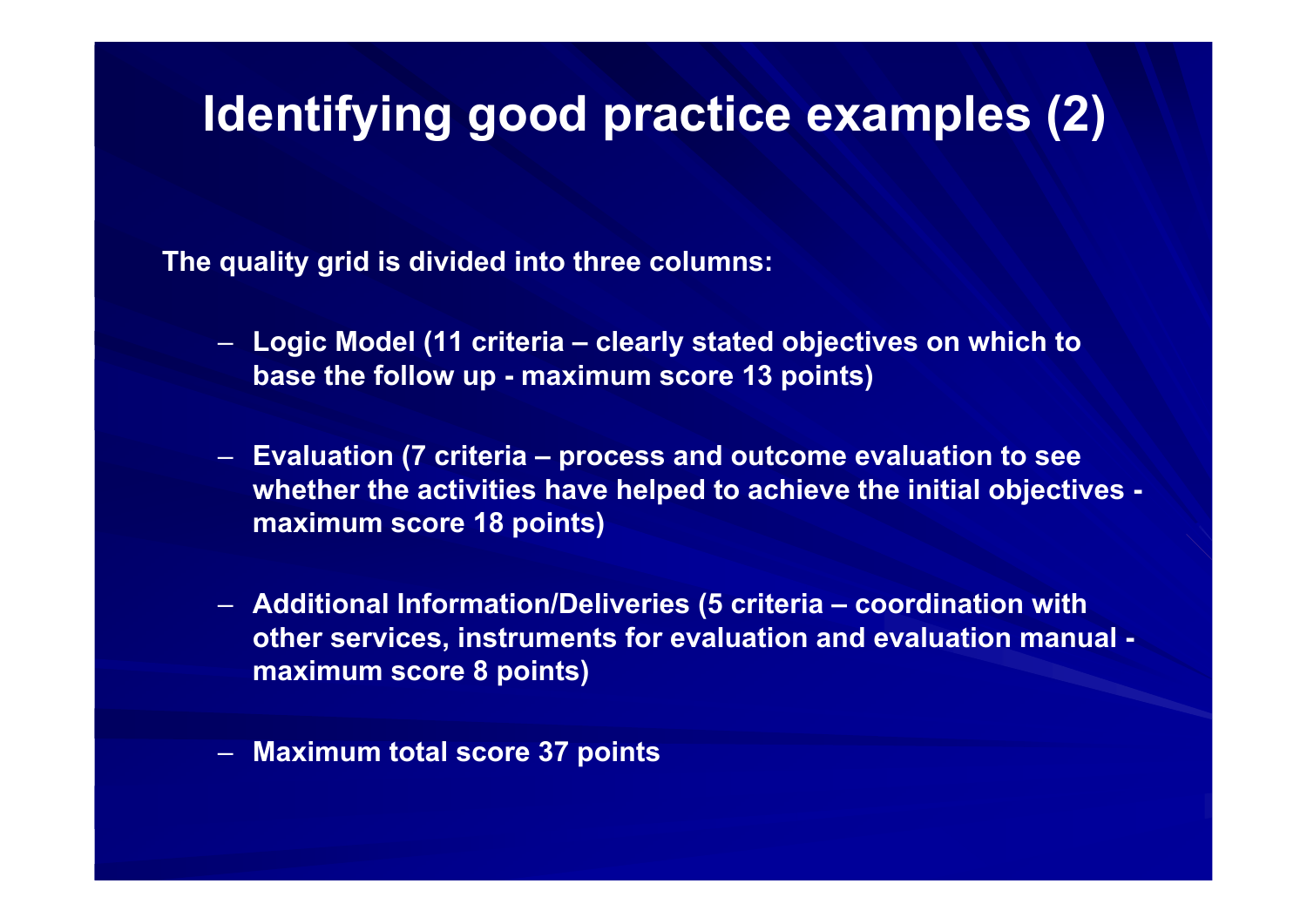## **Identifying good practice examples (3)**

#### **Appointment of experts:** П

- **Via focal point contacts and existing network of contacts**
- **Eleven experts covering twelve countries – four Eastern European and eight Western European countries**
- **Staff at Kent University also collected examples from the UK**

#### **Evaluation tools:**П

- **Good Practice Form records detailed information about the project (i.e. who is working with which client group, what is being done, the key features of the project, and how information is collected, analysed and interpreted to assess what outcomes the intervention has achieved)**
- **Criteria for Good Practice Form (contains the quality grid against which the project is scored to arrive at the level of good practice)**
- **Glossary of Terms**
- **Guidance Note for Experts**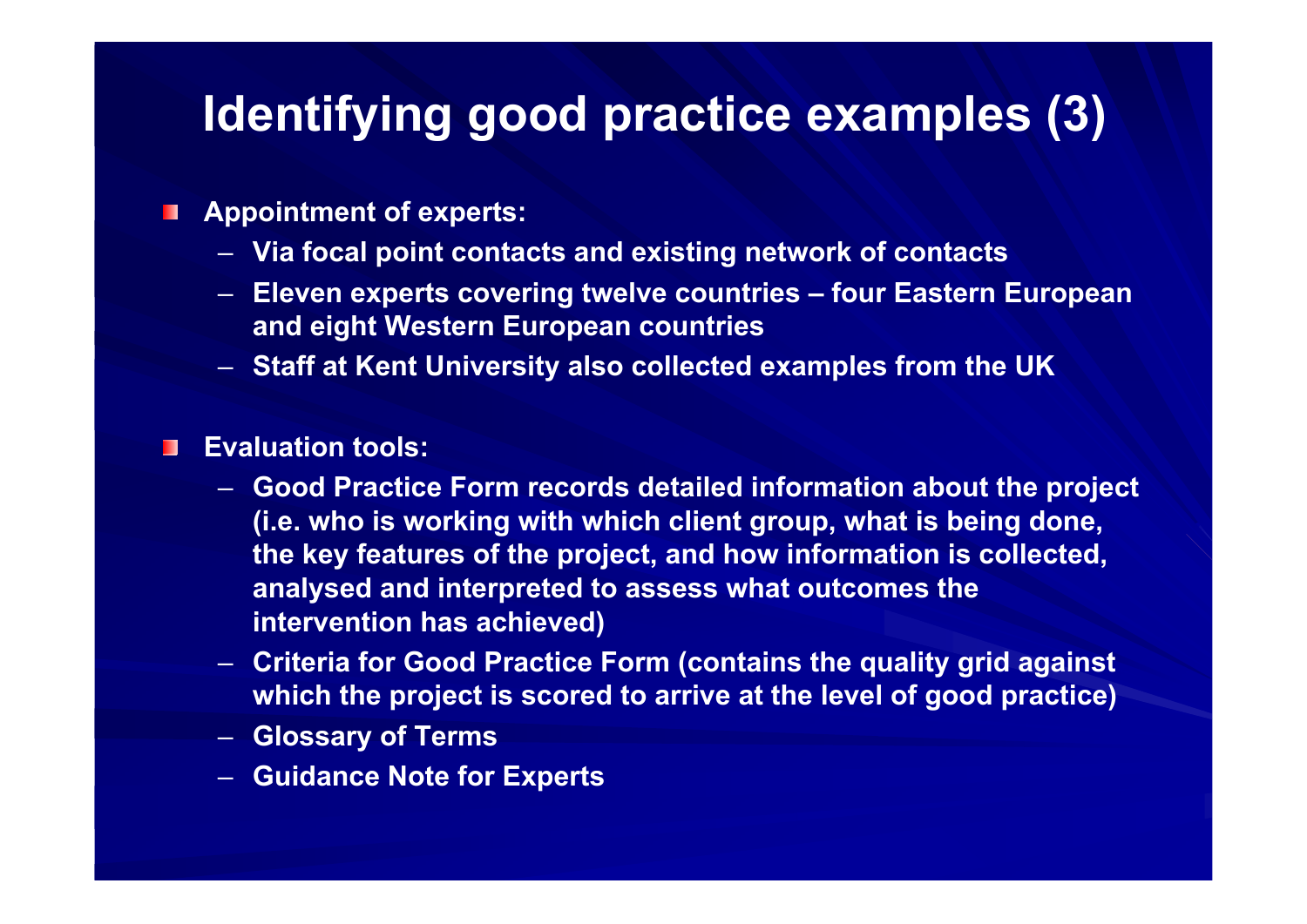## **Identifying good practice examples (4)**

#### **List is not exhaustive:**

- **Focuses on new, lesser known examples**
- **Intended as exemplars to learn from**
- **Can be added to through EMCDDA's Exchange on European Drug Demand Reduction Action**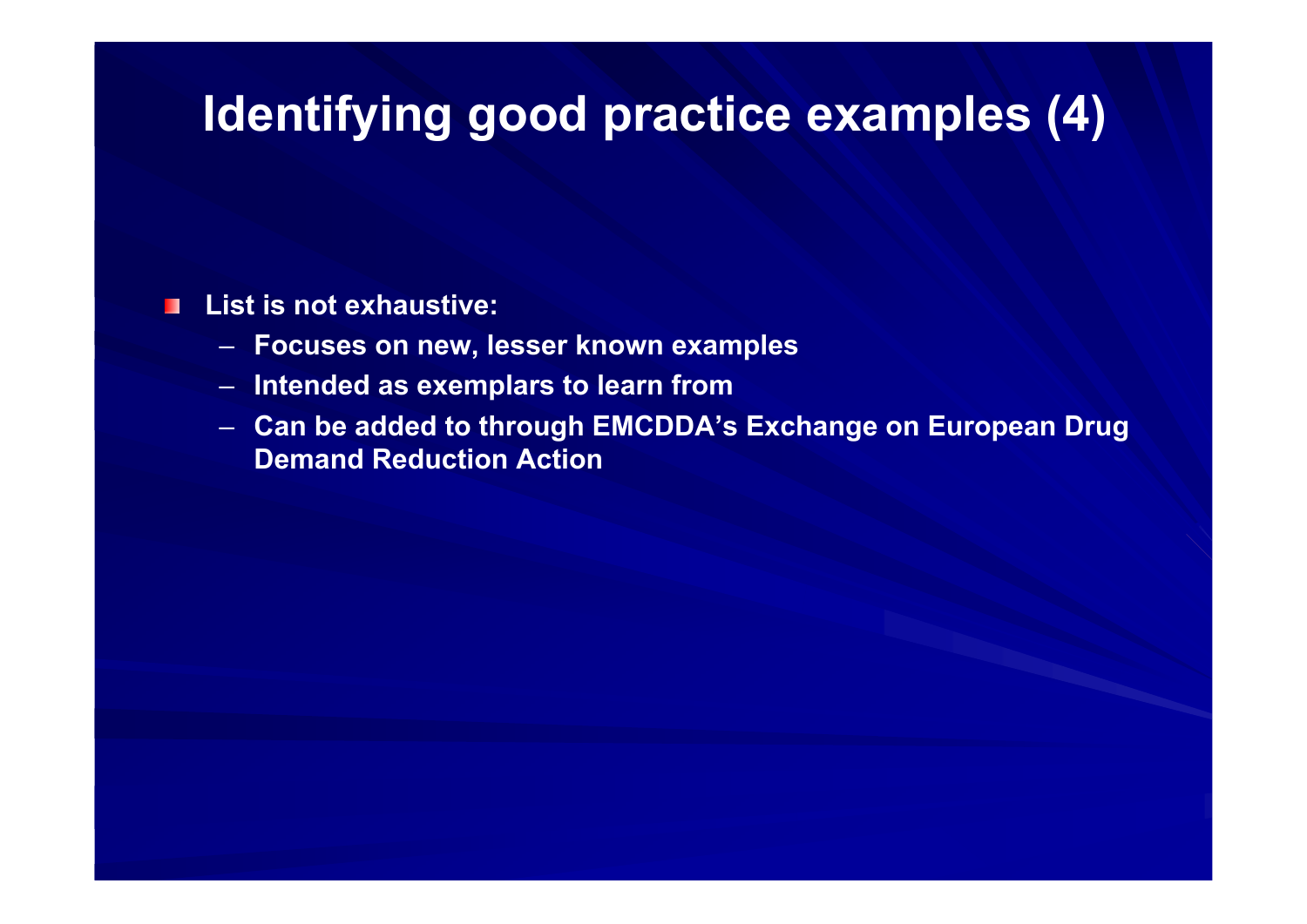### **General findings**

**'Top level' practice is very rare in Europe:** E

- **Significant lack of rigorously evaluated interventions (very few randomised trials)**
- **Good practice has spread around Europe in the last decade** ш
- **Good practice is more apparent in prisons and alternative treatments**  П **than at either arrest or aftercare stages**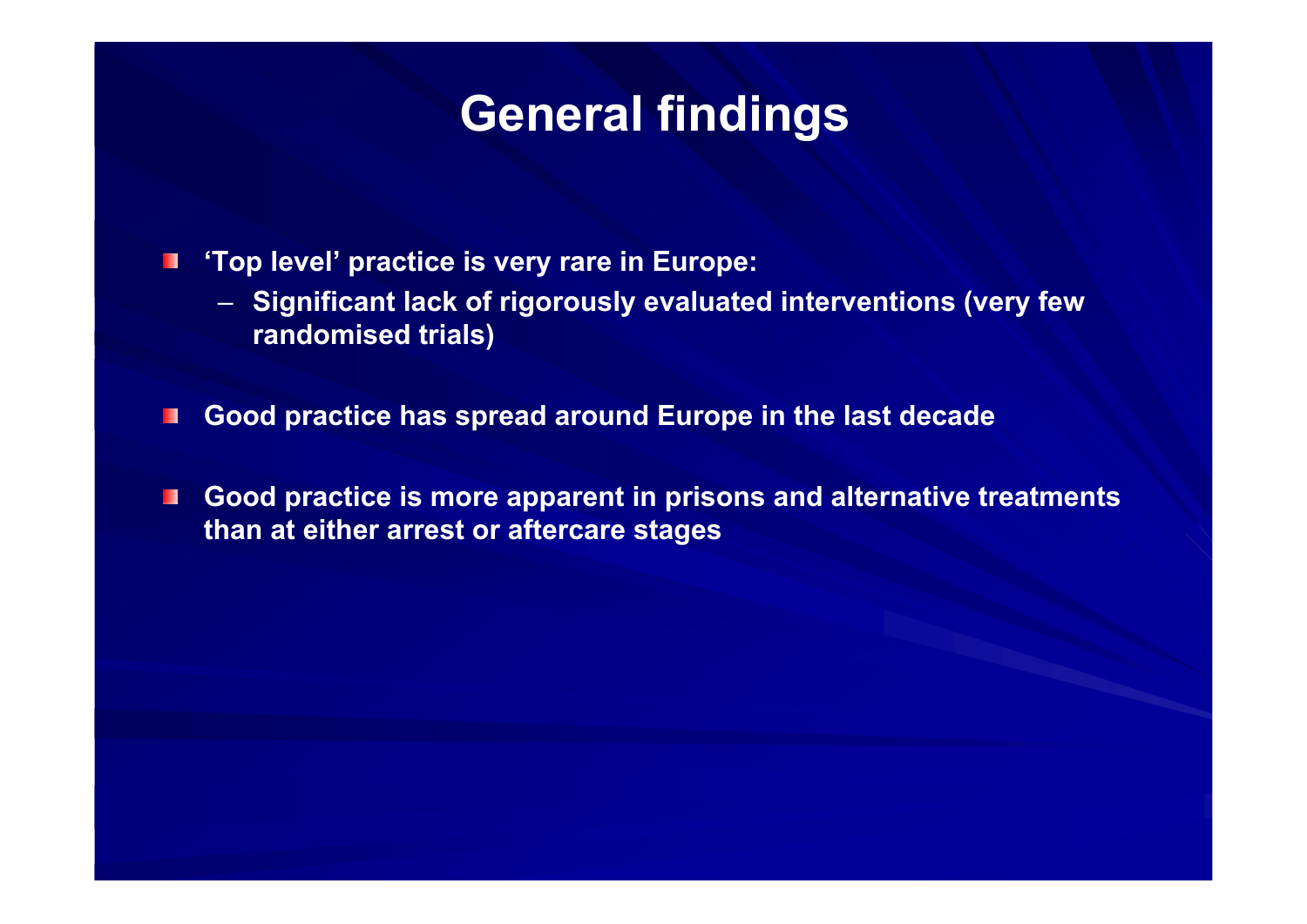# **Specific findings**

#### **Prison projects** П

- **Psycho-social interventions**
- **Needle exchange**
- **Opiate substitution**
- **Alternatives to imprisonment**  $\blacksquare$
- $\blacksquare$ **From arrest**
- **Research & development** $\blacksquare$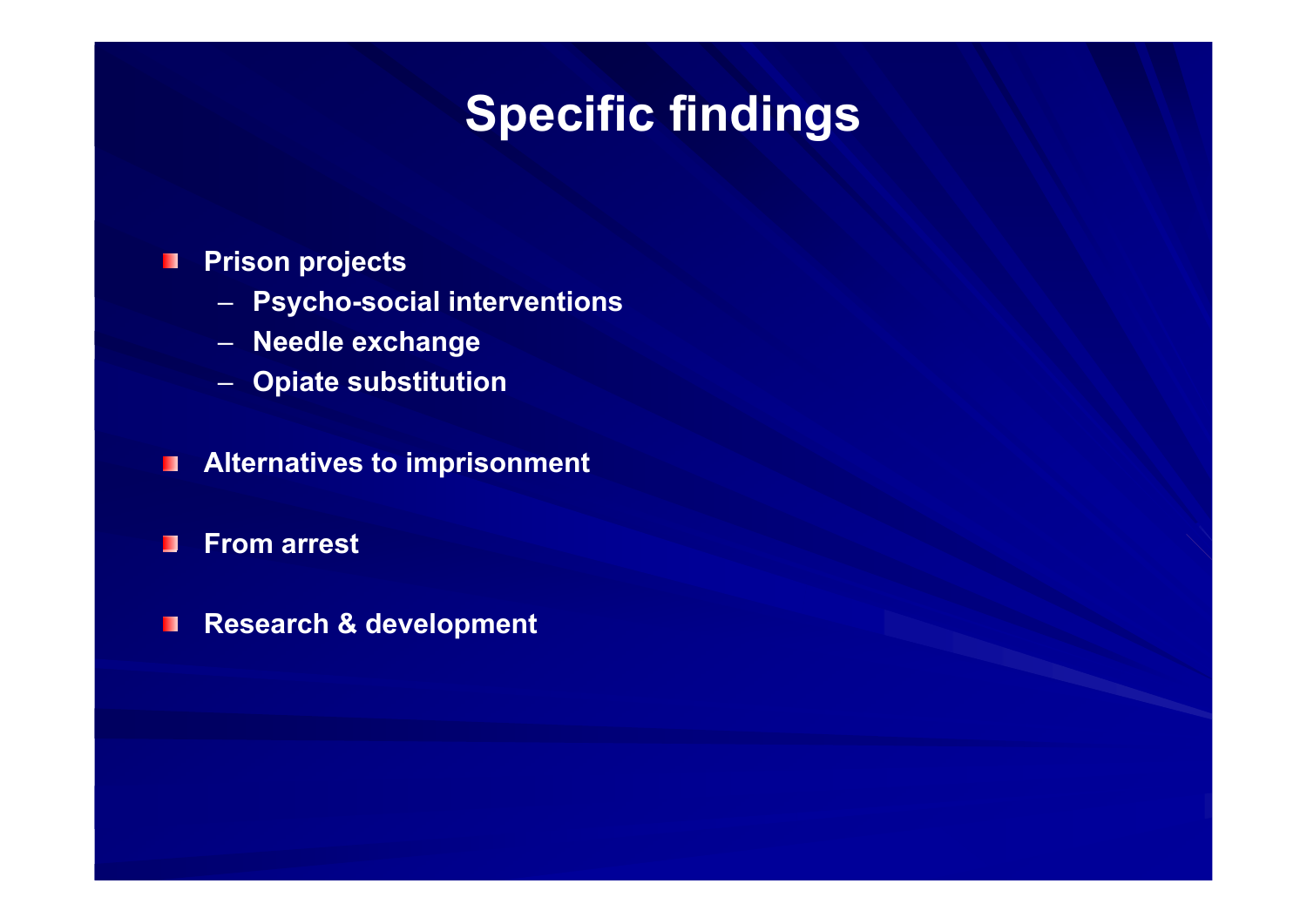#### **Prison projects: Psycho-social interventions**

**'Femmeren' in Denmark (Hjulsøgaardfonden)** П

- **A 24 bed unit in Østjylland high security prison**
- **Includes detoxification**
- **Uses motivational enhancement, Gestalt analysis and cognitive reconstruction**
- **Achieves reductions in disciplinary incidents and improvements in physical health**

**Women's Substance Dependency Treatment Programme (RAPt)** ш

- **A 20 bed unit at HMP Send**
- **Abstinence based, 12 step programme**
- **Also uses motivational enhancement and cognitive behavioural therapy**
- **Currently being evaluated by University of Manchester**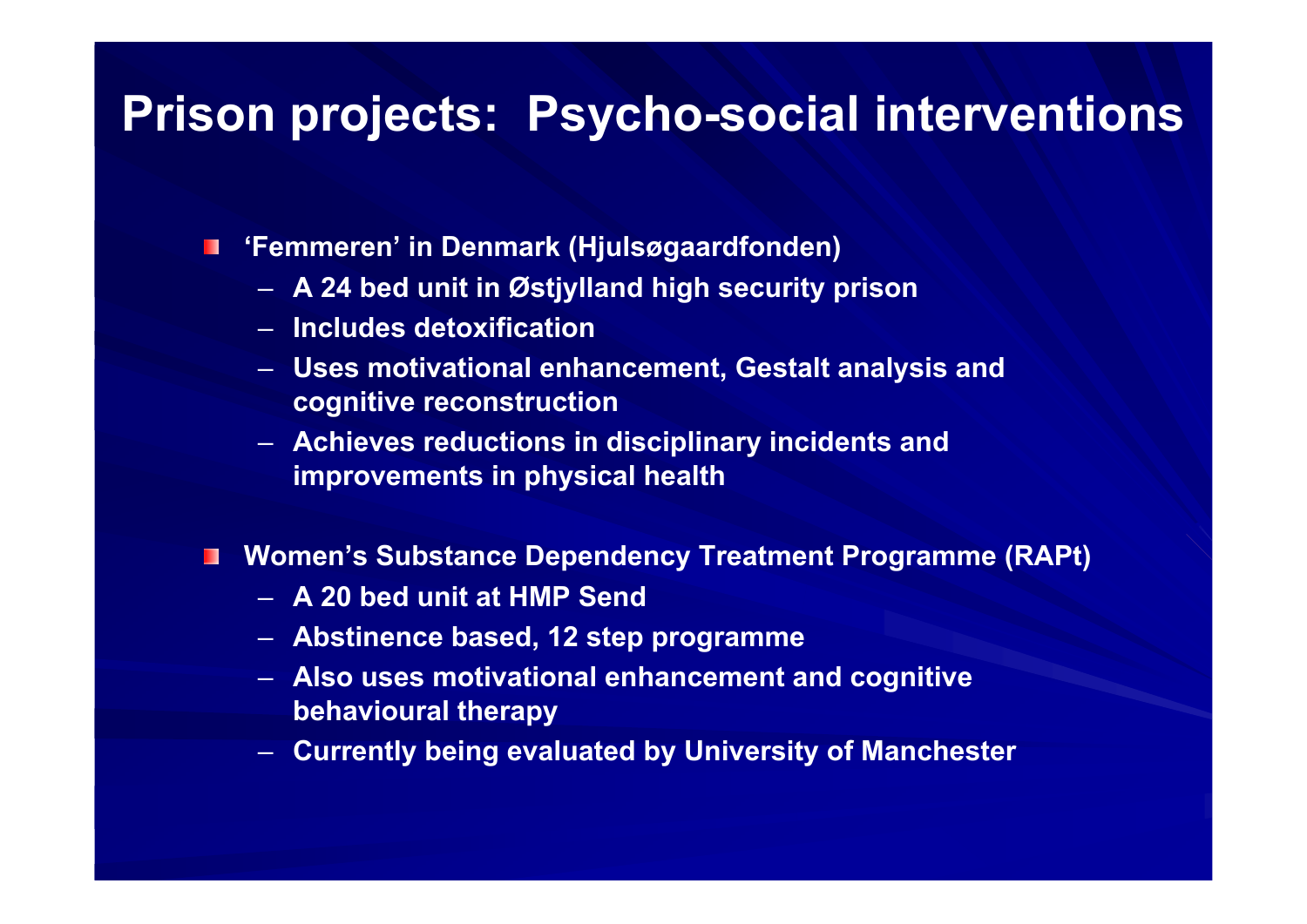#### **Prison projects: Needle exchange**

#### **Women's Prison in Berlin/Lichtenberg**  $\blacksquare$

- **Established 1998**
- **All entrants given a harm reduction kit, including a 'dummy' syringe**
- **Syringes dispensed through automatic exchange machines**
- **Syringe sharing among IDUs reduced from 71% to 11%**
- **No HIV and HBV seroconversions, but four HCV seroconversions occurred**
- **Pereiro de Aguiar Prison, Ourense, Spain**  $\blacksquare$ 
	- **NSP introduced in 1999**
	- **93% of staff consider that there has been no increase in conflict in the prison.**
	- **Syringe sharing amongst IDU inmates reduced from 46%to 7%**
- **Introduction of NSP in Romanian prisons**  $\blacksquare$ 
	- **Starting in two prisons in 2007, with support from UNODC**
	- –**Exchange at a central office by medical staff or peer educators**
	- **No increase in drug use**
	- **Observed decrease in vein injuries and abscesses.**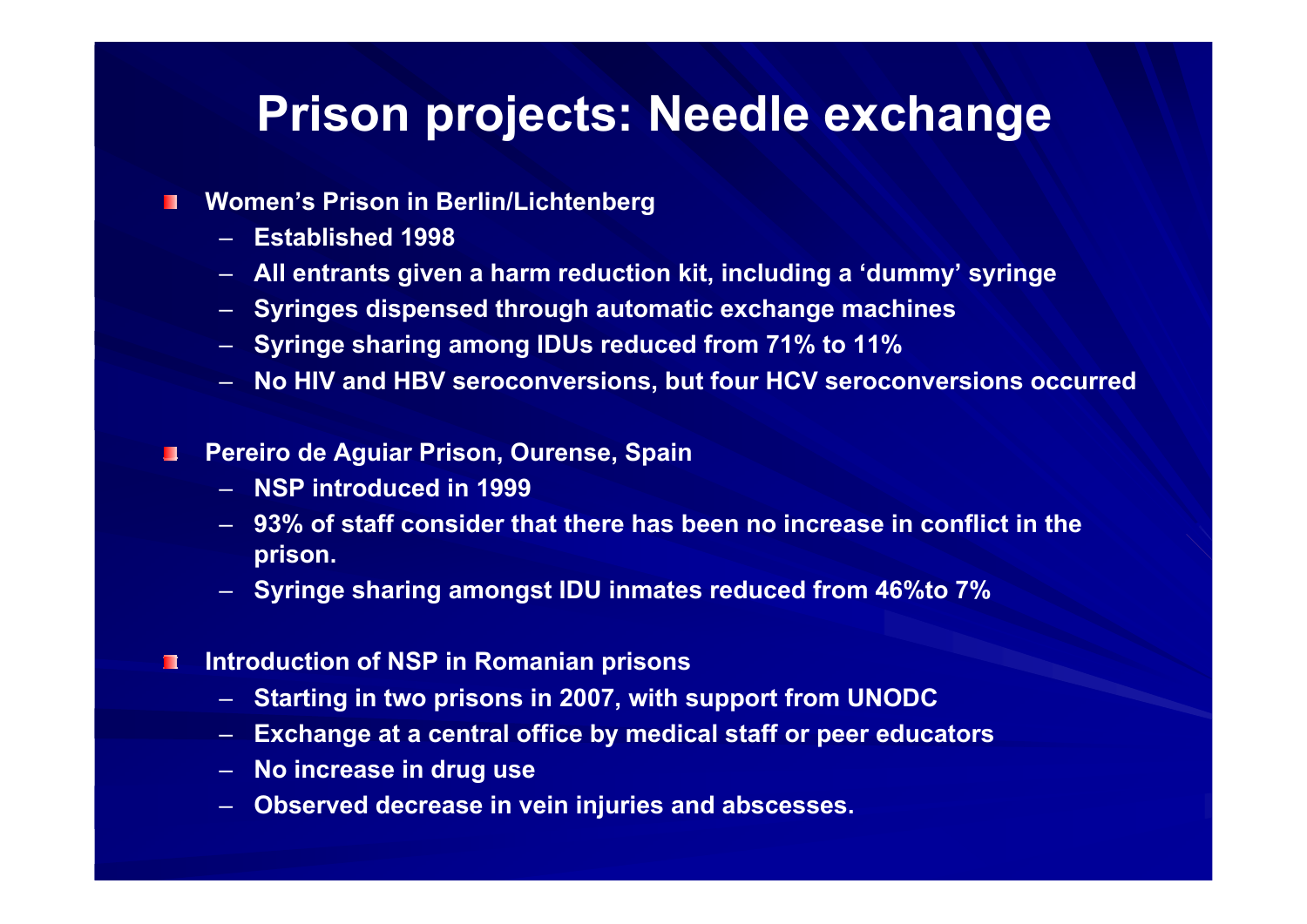### **Prison projects: Opiate substitution**

#### **Slovenia** $\blacksquare$

- – **Methadone from 1995, Buprenorphine from 2005 and Buprenorphine/Naloxone combination from 2007**
- **2008 – OST covers 44% of all recorded drug users in Slovenian prisons.**
- **Integrated Drug Treatment System, England & Wales**  $\Box$ 
	- – **Combines assessment, OST (detoxification, reduction, maintenance, reinduction) and psychosocial treatment.**
		- **Including pilot alcohol interventions in some locations**
	- **Aims to link to services outside prison**
	- **25,076 inductions to treatment in 2008/9**
	- –**Being evaluated by NatCen**
- $\blacksquare$ **Realta Prison, Switzerland**
	- **Heroin assisted treatment since 2001, as well as methadone and needle exchange**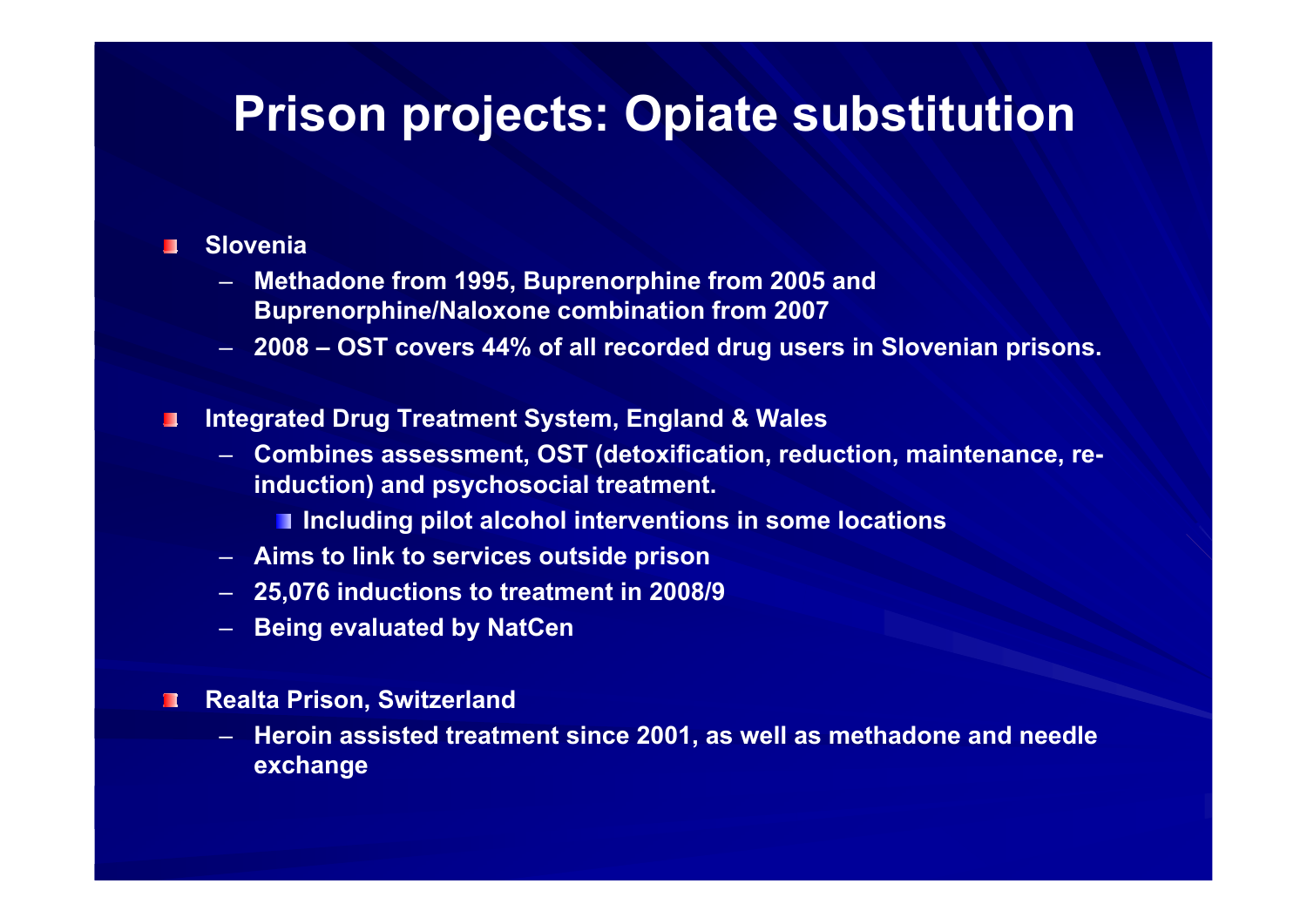### **Research & development Research & development**

- **Research and Intervention Program for Infectious Diseases Risk Reduction**  П **among Inmates, France:**
	- **Step 1. Assessing the prevalence of risk behaviours and the availability of harm reduction measures**
	- **Step 2. Randomised trial of the delivery of a harm reduction package in prisons:**
		- **HBV vaccination, improved condom access, disinfecting solution, needle/syringe exchange program, HR counseling, OST, etc.**
- **Quality programme for health care services in Spanish prisons:**  $\blacksquare$ 
	- **Following rapid roll-out of OST in Spanish prisons in 1990s**
	- **Quantitative survey and qualitative consultation with prison and healthcare staff**
	- **Leading to the development and implementation of agreed clinical guidelines**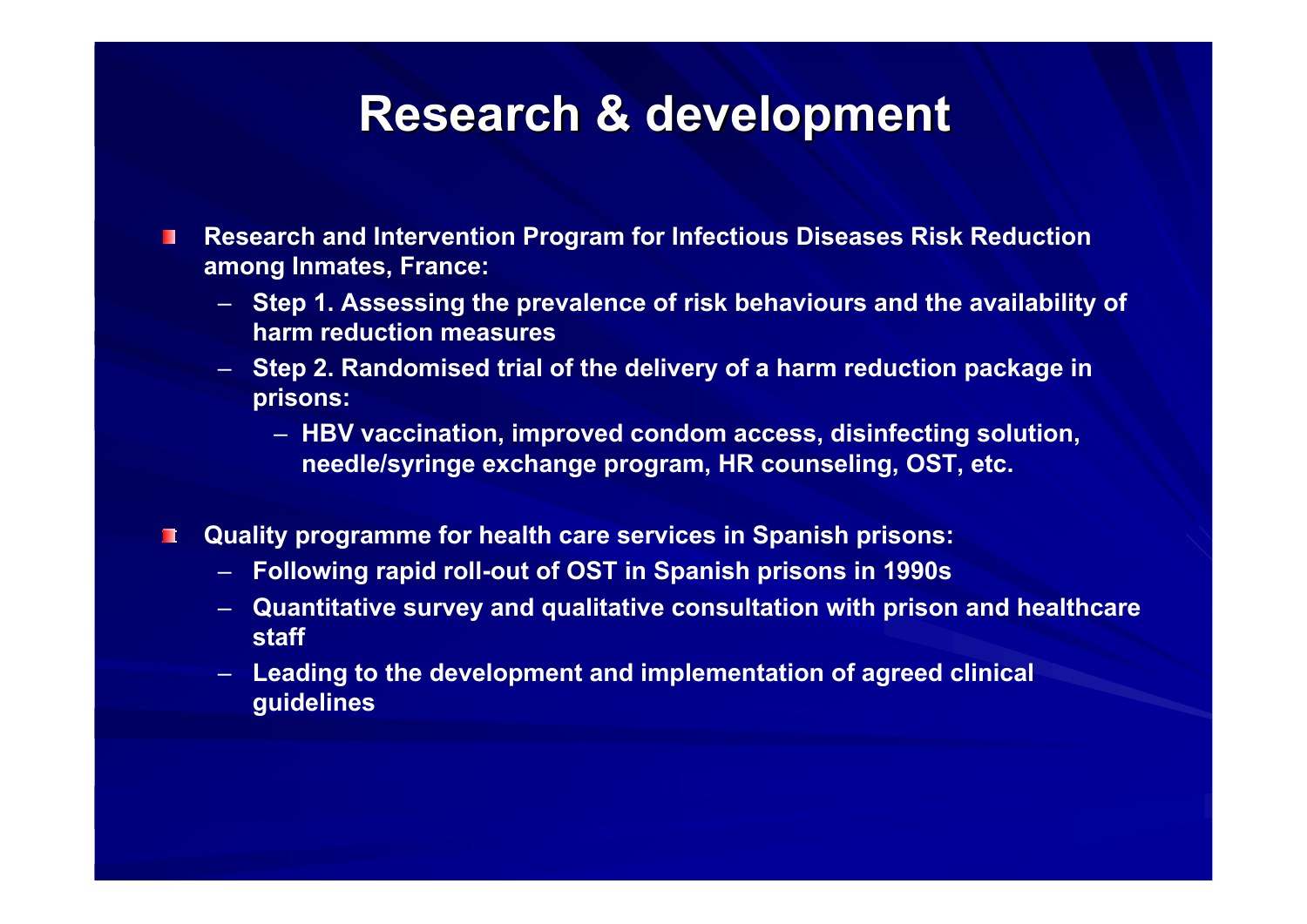

**Insertion of the good practices identified into the EDDRA database**  $\blacksquare$ 

**ACCESS project to continue the good practices exercise over the next 2 years** $\blacksquare$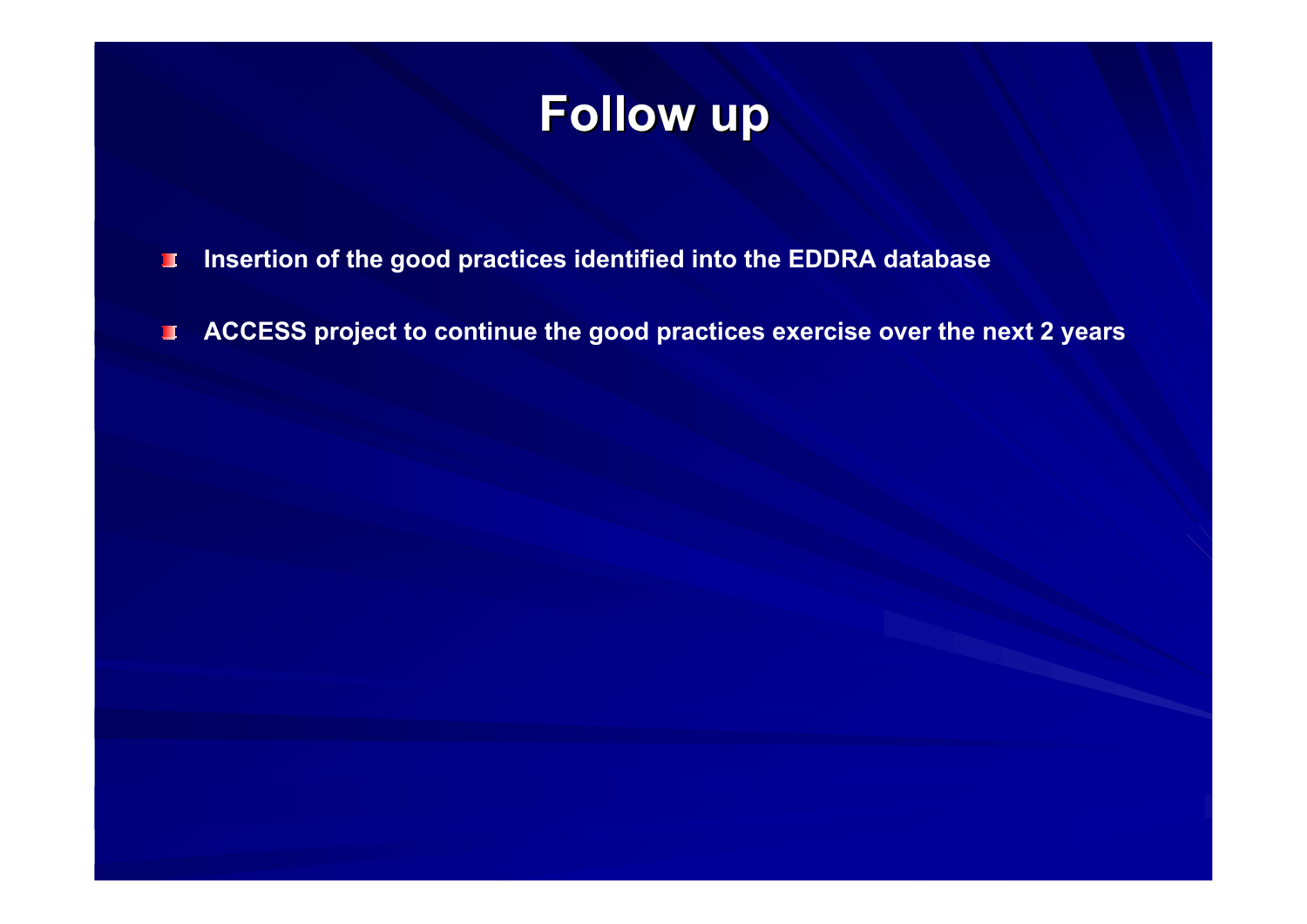### **Thanks to Thanks to**

**The researchers who coordinated, carried out the work:** TГ

**Alex Stevens and Karen Milne-Skillman at the University of Kent**

#### **The national experts:**  $\mathbf{H}$

- **Sven Todts, Belgium**
- **Barbara Janíková, Czech Republic**
- **Niels Løppenthin, Denmark**
- **Ulla Knuuti, Finland**
- **Laurent Michel, France**
- **Heino Stöver, Germany**
- **Jadwiga Bernaś-Ude, Poland**
- **Catalina Iliuta, Romania**
- **Andrej Kastelic, Slovenia**
- **María José Bravo Portela, Spain**
- **Michael Schaub, Switzerland**